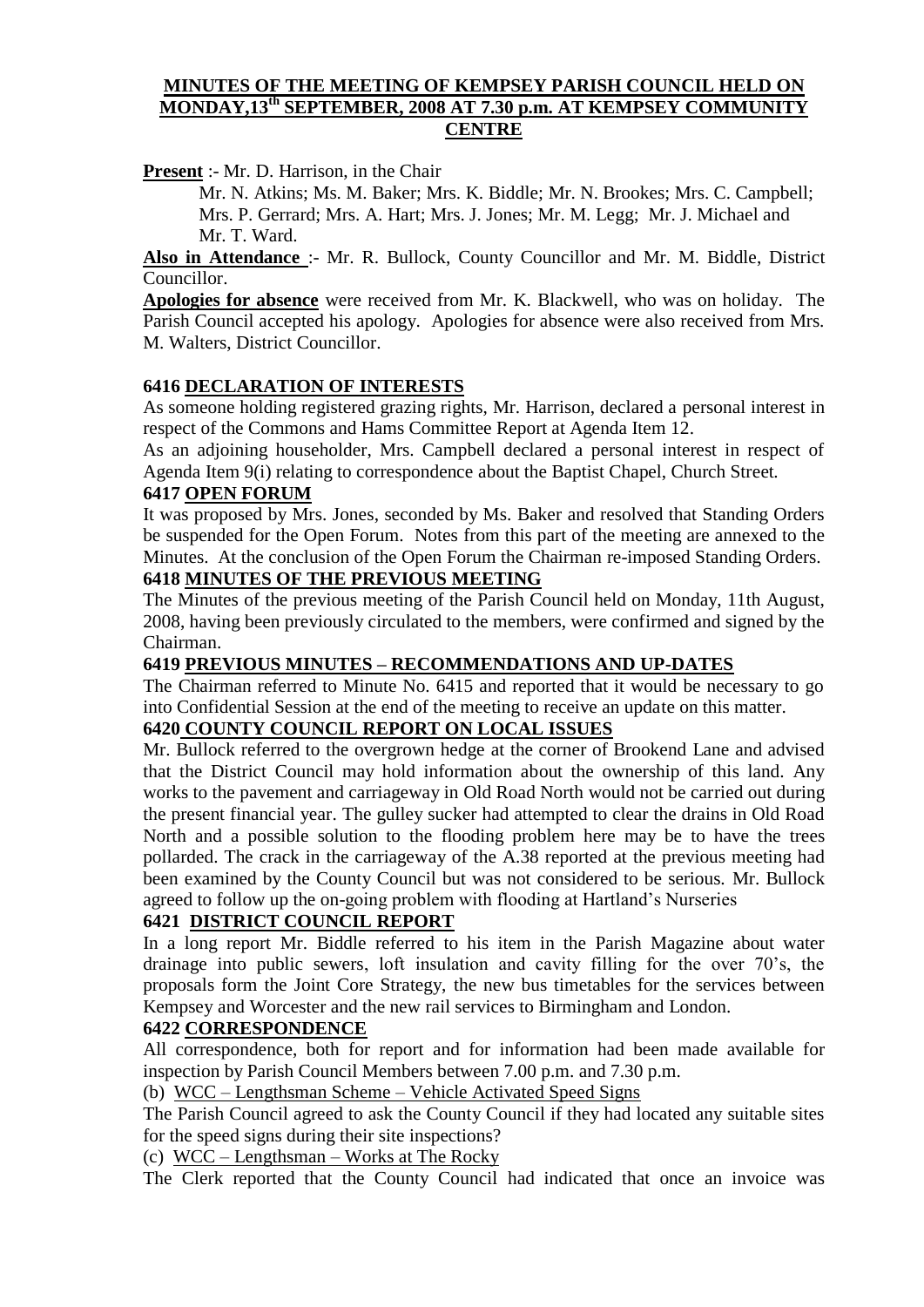submitted for the whole cost of the works, this would be reimbursed to the Parish Council. (f) MHDC – Choice Based Letting

This document was passed to Mrs. Gerrard and Ms Baker.

(i) H2land Ltd. – Development at Former Baptist Chapek, Church Street

Mrs. Campbell had previously declared an interest in this matter. The Parish Council's comments on this application had already been submitted to the District Council.

(j) MHDC – Flooding Issues – Survey of Affected Properties

The Parish Council expressed their concerns that this information was being requested 13 months too late after the flooding in July, 2007 and that the exercise, which now involved the employment of costly consulting engineers, could only be regarded as a P.R. disaster. The Parish Council noted that the plotting of the 186 properties which had been affected by flooding in habitable parts and also the extent to which each individual property had flooded, would be a mammoth task which would be impossible to complete by the  $15<sup>th</sup>$ September deadline. It would also be necessary to obtain details of gardens etc. that had flooded. It was noted that the Clerk had already asked the District Council for help in this matter and that no response had been received. The Clerk was asked to contact the District Council again to arrange for one of their officers to visit Kempsey and discuss this matter.

# **6423 ENVIRONMENT COMMITTEE**

(a) Update on New Notice Boards

The Committee Chairman reported that the notice boards would shortly be erected and the pollarding at The Rocky had been completed. She had personally spoken to Elgar Housing Association about the problem of the overhanging hedge on the corner of Windmill Lane.

### **6424 PLANNING REPORT**

Comments made to MHDC under Delegated Powers

MH 1087/08 – 5 Brookside – Side extension (Full) – No objections

MH 1111/08 – 1 Court Meadow – Single storey rear extension and two storey side extension (Full) – No objections.

MH 1118/08 – Oak Tree Cottage, Kerswell Green – Two storey extension to side of house (Full) – No objections but concerns about the porch being forward of the building line.

MH 1158/08 – 5 Florence Close – Single storey extension and alterations (Full) – No objections

# **6425 COMMONS AND HAMS COMMITTEE REPORT**

Mr. Harrison, the Parish Council Chairman had previously declared an interest in this particular item and left the room. The Chair was then taken by Mr. Ward, the Parish Council Vice-Chairman. The Committee Chairman reported on the meeting which had taken place with a resident during which a format had been agreed over the erection of temporary fencing on common land. The Clerk was asked to write to the County Council to clarify the situation about ewes and their lambs which were being grazed on common land by a Kerswell Green grazier who was claiming that the ewe and her lambs only counted as one registration unit until such time as the lambs were weaned. The access licence for The Paddocks, Stonehall Common was with the applicant's solicitors and a meeting with officials from Natural England would take place on Ashmoor Common.

# **6426 RECREATION COMMITTEE REPORT**

The Clerk referred to Minute No. 6408 and reported that a second estimate had now been received in the sum of £212.00 plus VAT. As this was cheaper than the previous estimate a delegated decision had been made by the Chairman, the Vice-Chairman and the Clerk to accept this estimate and the contractor had been asked to carry out the work. The Parish Council confirmed this course of action. The Committee Chairman reported that she had contacted the company who were making the new fencing but nothing had been started to date. She then referred to the problems with the rubbish bin adjacent to the Pavilion which was overflowing with bags of dog waste. The Clerk was asked to obtain an estimate for a small wheelie bin. The Committee Chairman then reported on the talks she had had about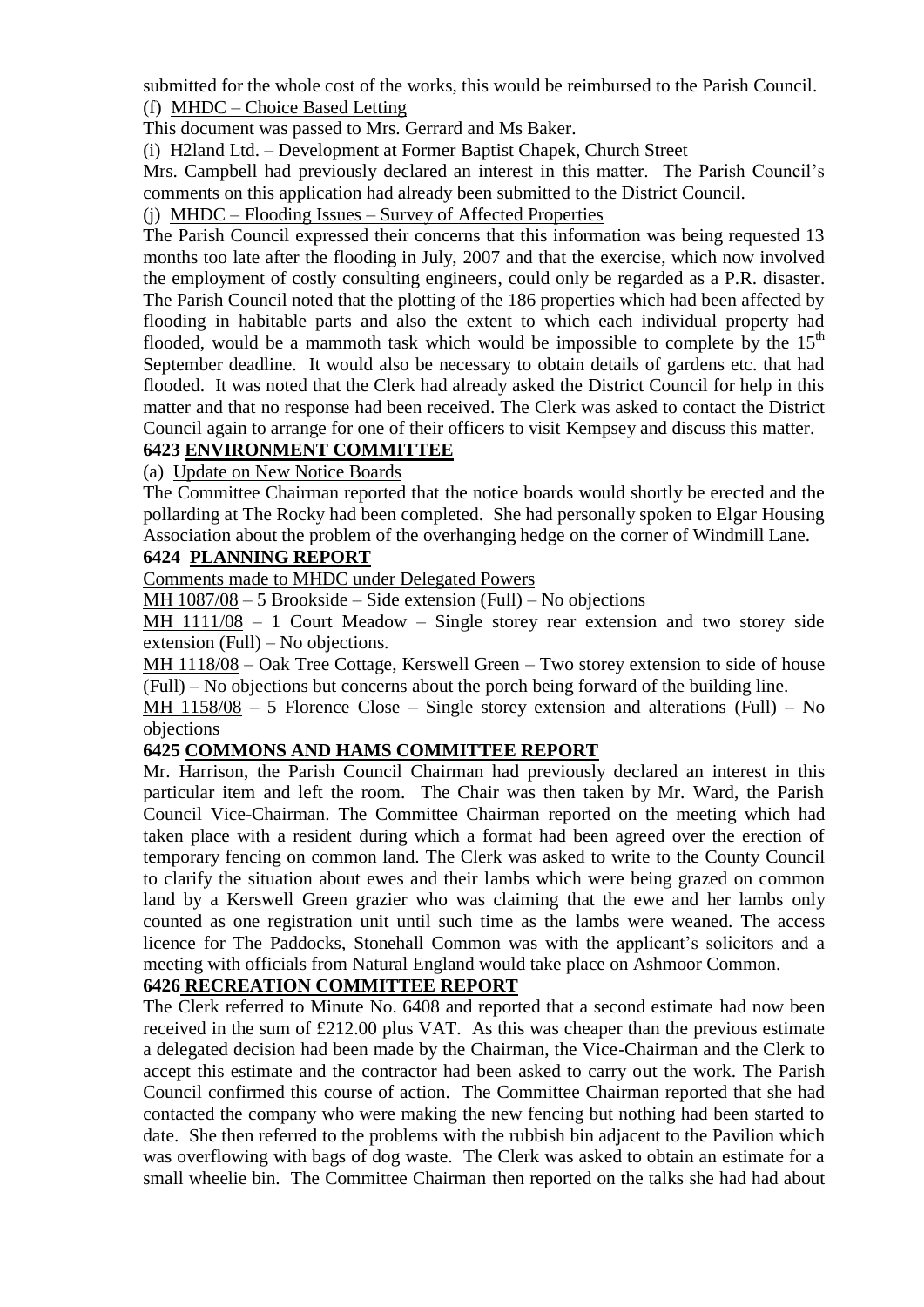the Play Partnership Scheme.

# **6427 COMMUNITY CENTRE COMMITTEE REPORT**

The Committee Chairman reported on the rain damage to the flat roof area adjacent to the Parish Office. The Clerk was asked to obtain advice and estimates to remedy the problem. An estimate in the sum of £90.00 had been received to remove and replace the broken and stained roof tiles in Room 1. This sum also included the cost of hiring a tower to reach the roof. The Parish Council resolved to accept this estimate and to ask the contractor for an additional estimate to paint the existing ceiling tiles that did not need to be replaced. The Parish Council agreed that a delegated decision should be made in respect of this work in order to expedite matters.

# **6428 STATE OF THE PAVEMENT AND ROAD IN OLD ROAD NORTH**

This item had been included at the request of Ms. Baker who expressed concerns that the poor state of the pavement and road in Old Road North had been the subject of complaints over many years but nothing ever seemed to be done to rectify the problems. She asked that the Parish Council should write to the County Council seeking an assurance that during the next financial year both the road and footpath would be re-surfaced, that the camber of the footpath would be improved and that the present drainage problems would be addressed. The Parish Council unanimously agreed to this course of action.

# **6429 SOUTH WORCESTERSHIRE JOINT CORE STRATEGY**

The Chairman reported that the suggestions made at the Working Party needed to be ratified by the Parish Council. On the proposal of Ms Baker, seconded by Mrs. Jones the Parish Council agreed to :-

1) Hand deliver a flier advertising the meeting in Church on  $1<sup>st</sup>$  October to each property in the parish.

2) Hand deliver a questionnaire about the proposals from the SWJCS to each house in the parish and collect the completed responses

3) Hand deliver a flier to each house in the parish advertising the meeting arranged by the District Council at Kempsey Primary School on 28<sup>th</sup> October.

4) Arrange for Parish Councillors to form action groups to look at each of the proposed areas for housing development and formulate points against, and for, if necessary.

# **6430 OFFICE COMPUTERS**

The Chairman reported that there was only one internet access for the two computers in the Parish Office and this was proving difficult as there were now two members of staff on duty on three mornings each week. The Parish Council agreed that estimates should be obtained to remedy this problem and that a delegated decision should be made.

# **6431 RECEIPTS & PAYMENTS/RECONCILIATION OF BALANCES TO 31/8/08**

The receipts and payments/bank reconciliation to 31st August, 2008 had been previously circulated to the members. Copies of these documents are attached to the Signed Minutes.

# **6432 CONFIRMATION OF ACTION**

The Parish Council ratified payment of the following urgent accounts which had been made under delegated powers :-

Bosch Thermotechnology Ltd. – Community Centre Boilers - £210.00 inc. £31.28 VAT)

Staff salaries for August as shown on the list circulated to Members and annexed to the Signed Minutes

Mrs. S. Cordell – Community Centre Cleaning - £160.00

High Green Farming Ltd. – Commons Mowing - £1,017.84 (inc. £151.59 VAT)

New Farm Grounds Maintenance – Grass Mowing - £111.04 (inc. £16.54 VAT)

# **6433 ACCOUNTS FOR PAYMENT**

The Parish Council resolved to authorise payment of the following accounts :-

Mrs. A.P. Halford - Petty Cash for August - £19.08

AON Ltd. – Community Centre Insurance - £1,904.55

Mr. R. Clarke – Community Centre Gardening - £25.00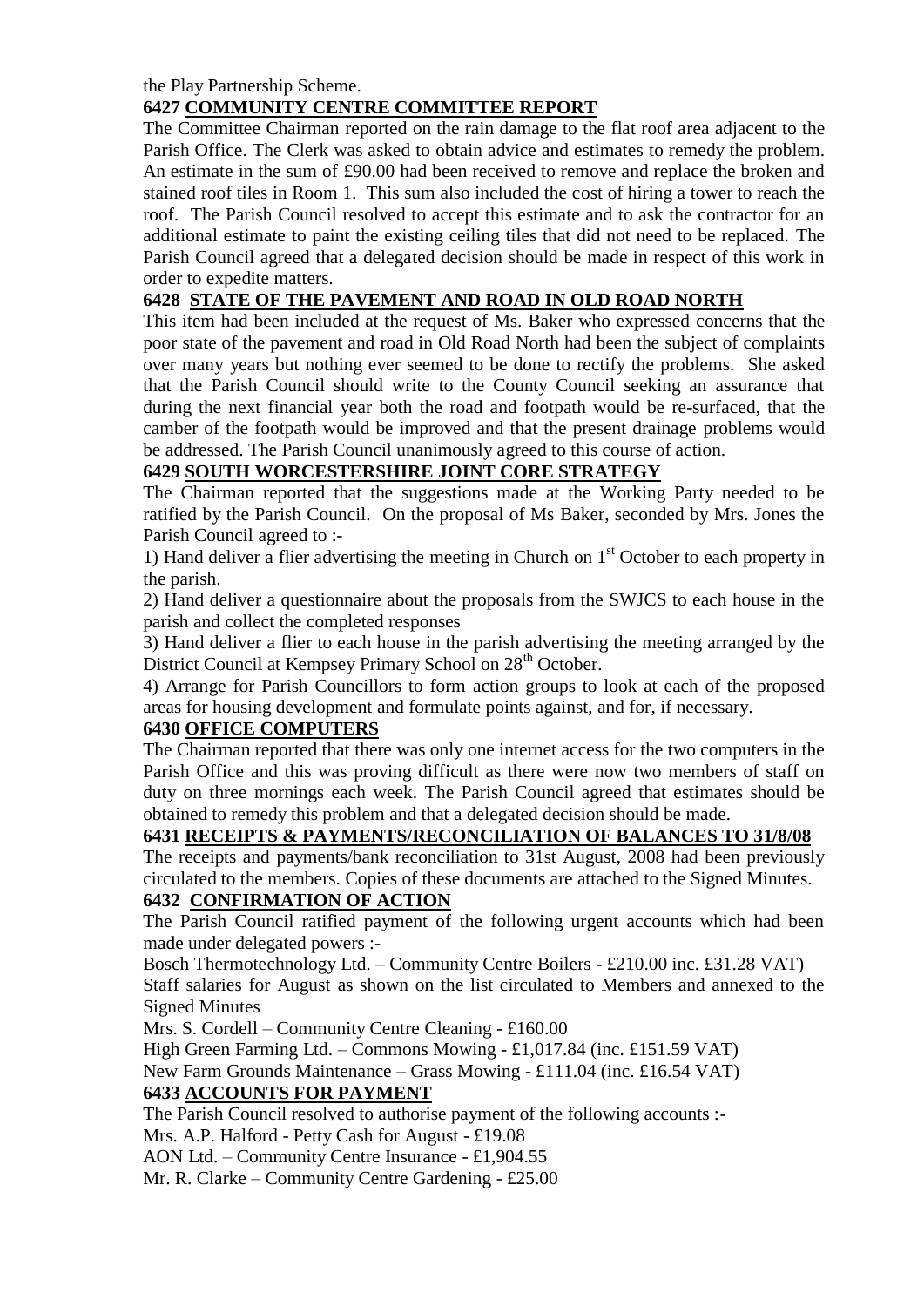### Ikon Office Solutions – Copier Meterage - £34.65 (inc. £5.16) **6434 CONFIDENTIAL SESSION**

The Parish Council resolved that in view of the nature of the business about to be transacted the public and Press should be asked to withdraw from the meeting.

# **THERE BEING NO FURTHER BUSINESS, THE CHAIRMAN DECLARED THE MEETING CLOSED AT 9.30 p.m.**

Signed at the next ensuing meeting of Kempsey Parish Council

Chairman of such next ensuing meeting

# **8 TH SEPTEMBER, 2008 PARISH COUNCIL MEETING**

# **OPEN FORUM**

**W.P.C. SARAH RANSOME-WILLIAMS** introduced C.S.O. Colin Davis who was new to the Kempsey and Alfrick Policing Team. She reported that there had been a further spate of vehicle crime in Kempsey involving the theft of car badges. Search warrants had been executed but no stolen items recovered.

**PARISH COUNCILLOR MIKE LEGG** asked when speed detection equipment would be in Kerswell Green again? WPC Ransome-Williams replied that it was a low priority area.